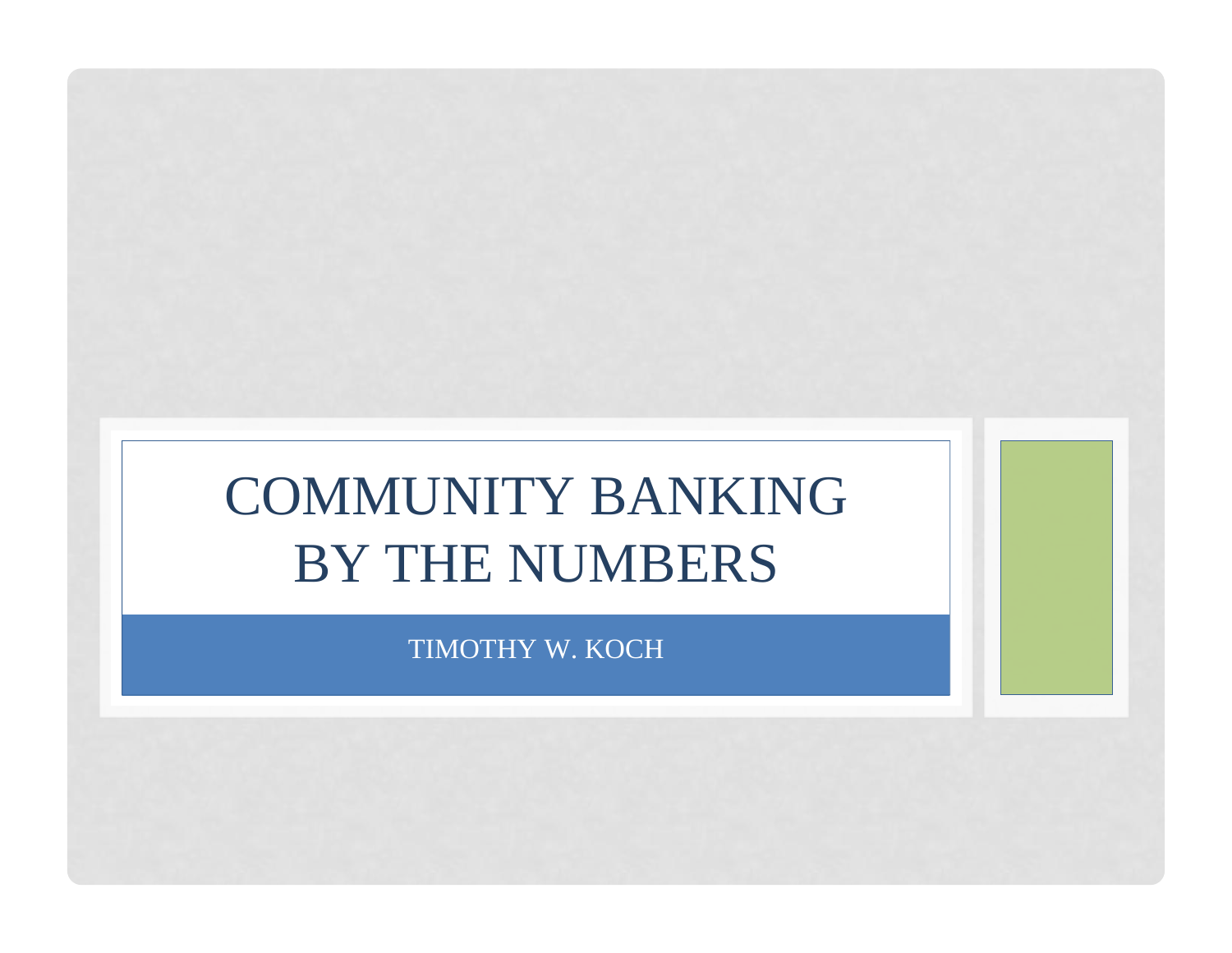### **General Attributes of a Community Bank**

1.Management focuses on 'high-touch' relationships with bank customers, employees and stockholders.

2.Management pursues core financial strategies:

- a. Capital adequacy
- b. Reliance on core deposits
- c. Originate and hold loans
- d. Hold sufficient liquid assets
- e. Net interest income is the primary source of earnings
- 3. Bank competes in limited geographic markets.

4. There is a strong link between ownership and management.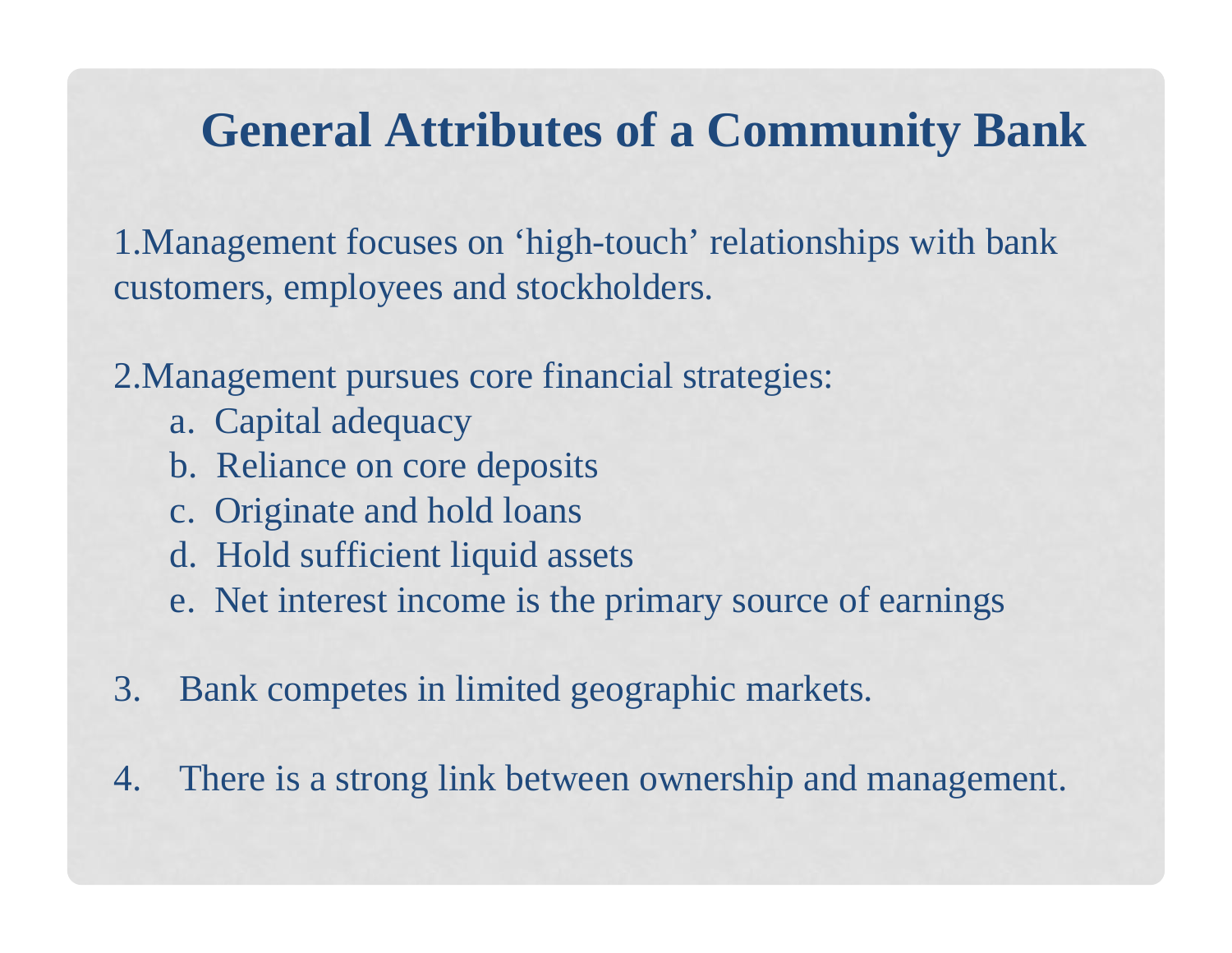## **Implications**

•Size matters – at some point, the firm becomes too large and focuses on transactions efficiency. This is not 'bad'; it represents a different business model.

•Business strategy is important – focus on long-term relationships. What is management's/owners' strategic objective? Growing quickly in order to sell to a larger organization is inconsistent with a focus on long-term relationships.

•Closely-held organizations likely manage risk differently. Differentiate between S Corp banks, mutual organizations, other closely-held firms and other institutions.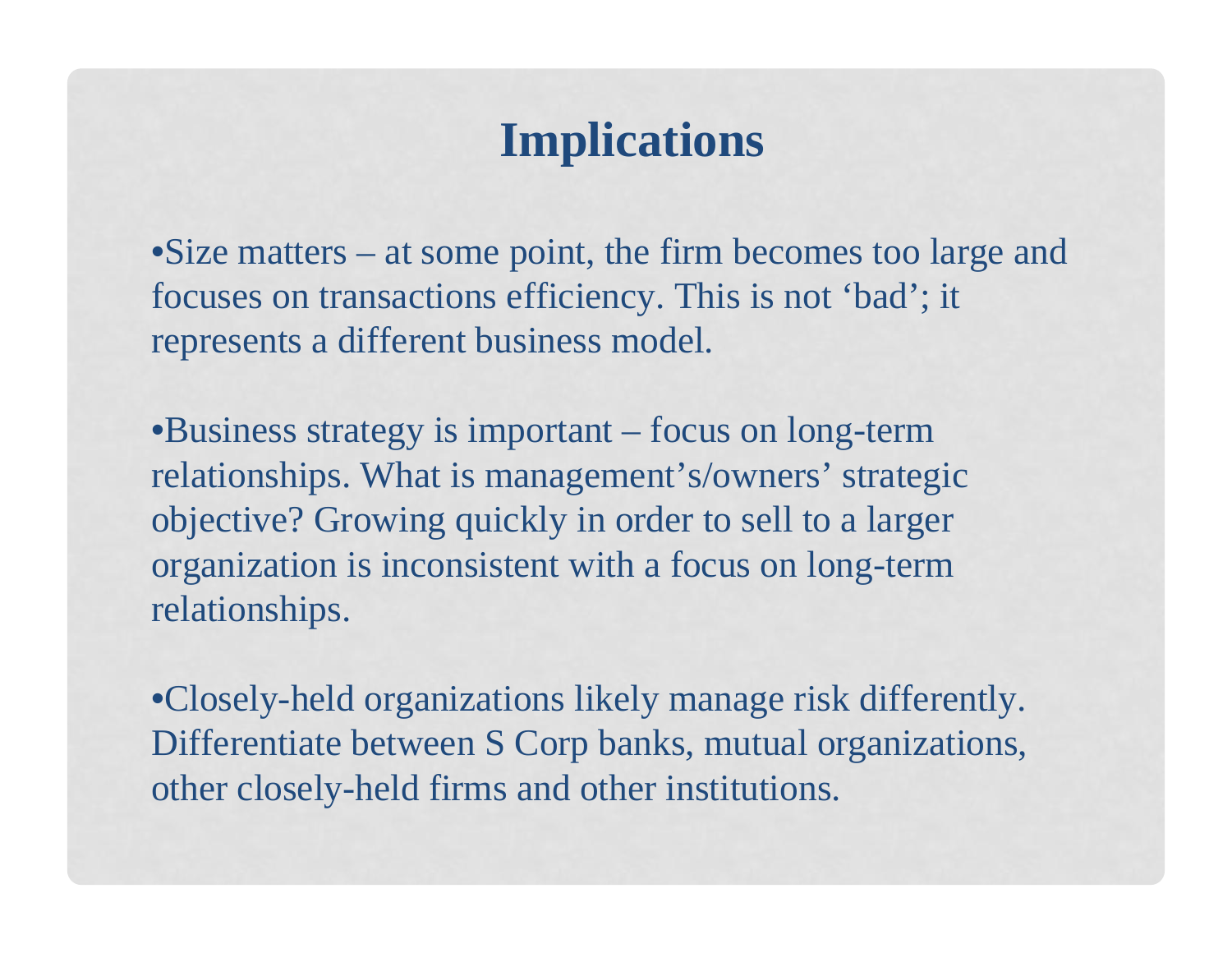## **Size Distribution of U.S. Banks: Sept. 20**11



Source: SNL Financial; provided by FinPro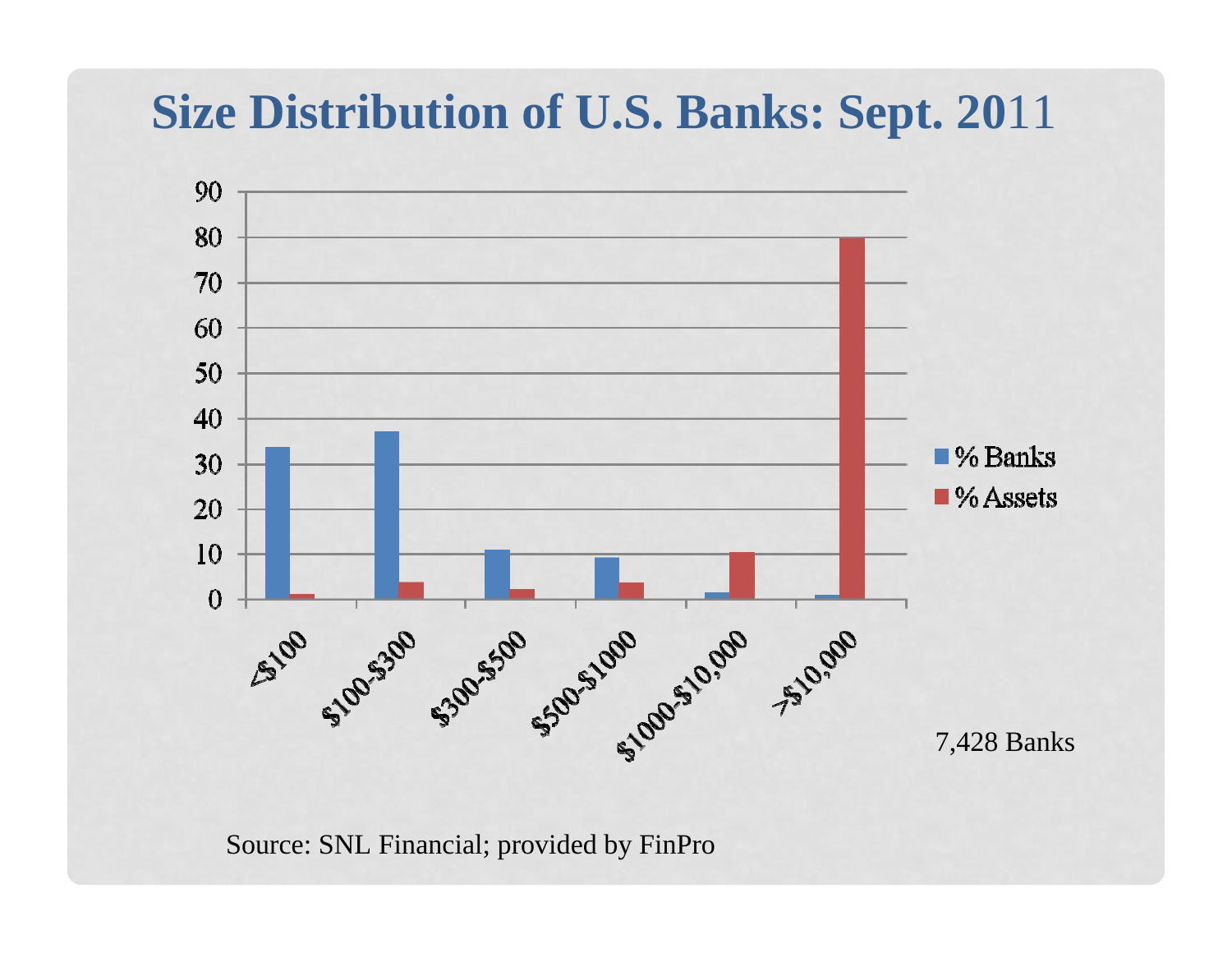#### Number of Subchapter S Corporations

 $2000 - 2011$ 



Source: [www.fdic.gov](http://www.fdic.gov/); Quarterly Banking Profile, Graph Book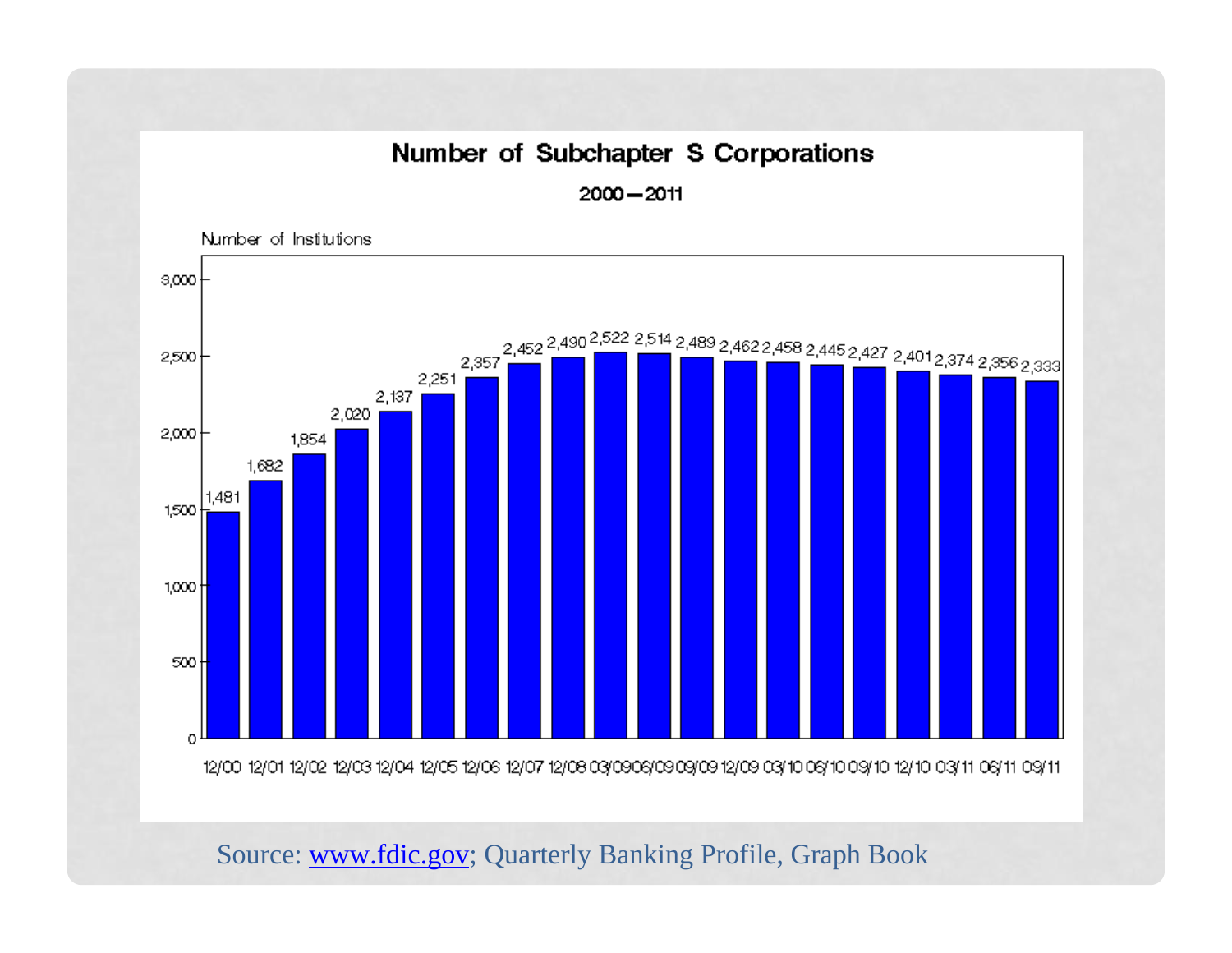### **Distribution by Bank Ownership**



### Source: SNL Financial